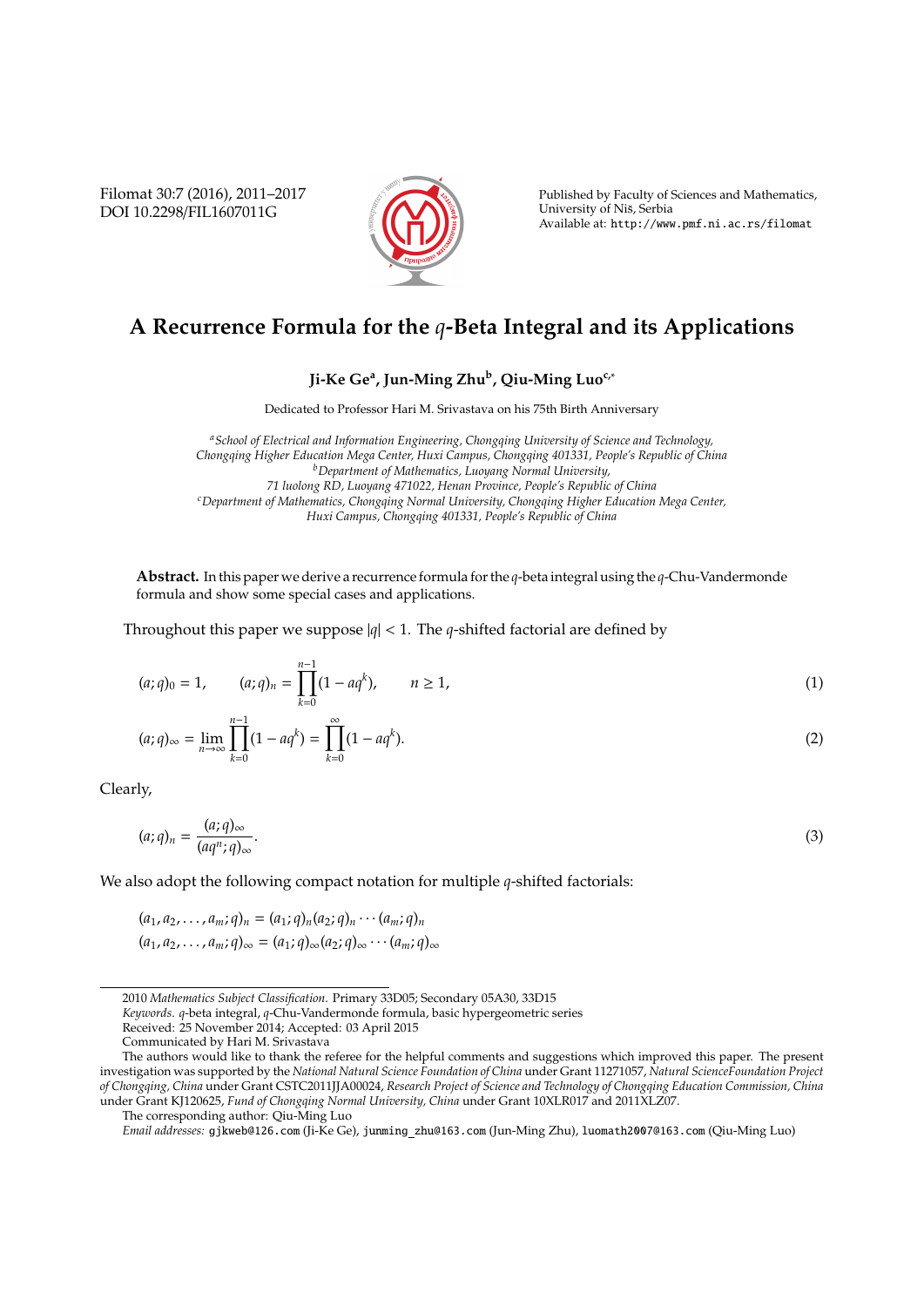The Generalized hypergeometric series *<sup>r</sup>*Φ*<sup>s</sup>* are defined by (see [16, p. 347 et seq.], or [5, 8, 15])

$$
{}_{r}\Phi_{s}\left(\begin{array}{c}a_{1},a_{2},\ldots,a_{r};\\b_{1},\ldots,b_{s};\end{array}q,z\right)=\sum_{n=0}^{\infty}\frac{(a_{1};q)_{n}(a_{2};q)_{n}\cdots(a_{r};q)_{n}}{(q,b_{1};q)_{n}(b_{2};q)_{n}\cdots(b_{s};q)_{n}}\left[(-1)^{n}q^{\binom{n}{2}}\right]^{1+s-r}z^{n}.
$$
\n(4)

Letting  $r = s + 1$  in (4), we have

$$
{}_{s+1}\Phi_s\left(\begin{matrix}a_1, a_2, \cdots, a_{s+1}, \\ b_1, b_2, \cdots, b_s\end{matrix}; q, x\right) = \sum_{n=0}^{\infty} \frac{(a_1, a_2, \cdots, a_{s+1}; q)_n}{(q, b_1, b_2, \cdots, b_s; q)_n} x^n.
$$
(5)

It is not difficult, we get the following identity from (1) and (3).

$$
(aq^{-n};q)_n = (q/a;q)_n(-a/q)^n q^{-\binom{n}{2}}.
$$
\n(6)

Jackson below defined the *q*-integral from 0 to *b* and from *a* to *b* (see [8], or [9])

$$
\int_0^b f(t)d_qt = b(1-q)\sum_{n=0}^\infty f(bq^n)q^n,
$$
\n(7)

and

$$
\int_{a}^{b} f(t)d_{q}t = \int_{0}^{b} f(t)d_{q}t - \int_{0}^{a} f(t)d_{q}t.
$$
\n(8)

He also defined the *q*-integral on  $(0, \infty)$ 

$$
\int_0^\infty f(t)d_qt = (1-q)\sum_{n=-\infty}^\infty f(q^n)q^n,\tag{9}
$$

and the bilateral *q*-integral

$$
\int_{-\infty}^{\infty} f(t)d_q t = (1-q) \sum_{n=-\infty}^{\infty} [f(q^n) + f(-q^n)]q^n,
$$
\n(10)

provided the sums converge absolutely.

The *q*-beta integral plays an important role in the basic hypergeometric series. Askey obtained an elegant *q*-beta integral formula (see [4]):

$$
\int_{-\infty}^{\infty} \frac{(a\omega, b\omega; q)_{\infty}}{(-d\omega, e\omega; q)_{\infty}} d_q \omega = \frac{2(1-q)(q^2; q^2)_{\infty}^2(de, q/de, a/e, -a/d, b/e, -b/d; q)_{\infty}}{(q; q)_{\infty}(d^2, e^2, q^2/d^2, q^2/e^2; q^2)_{\infty}(-ab/deq; q)_{\infty}}.
$$
\n(11)

provided that |*q*| < 1, |*ab*/*deq*| < 1 and there are no zero factors in the denominator of the integrals.

Andrews and Askey gave another *q*-beta integral formula for *q*-integral from *c* to *d* in series of *q*-Gamma functions Γ*q*(*x*) (see [3]). Al-Salam and Verma gave more general *q*-beta integral formula that can be written as a well-poised <sup>8</sup>Φ<sup>7</sup> (see [2]). Wang researched the Askey's *q*-beta integral formula (see [18–20]). In [20] Wang extended Askey's *q*-beta integral formula (11) as follows:

$$
\int_{-\infty}^{\infty} \frac{(a\omega, b\omega; q)_{\infty}(s\omega; q)_{n}(t\omega; q)_{m}}{(-d\omega, e\omega; q)_{\infty}} d_{q}\omega
$$
\n
$$
= 2(1-q)^{n}q^{m^{2}+mn+n^{2}} \frac{t^{m}s^{n}(q^{2}; q^{2})_{\infty}^{2}(de, q/de, a/eq^{m+n}, -a/dq^{m+n}, b/e, -b/d; q)_{\infty}}{a^{m+n}(q; q)_{\infty}(d^{2}, e^{2}, q^{2}/d^{2}, q^{2}/e^{2}; q^{2})_{\infty}(-ab/deq^{m+n+1}; q)_{\infty}}
$$
\n
$$
\times \sum_{k=0}^{n} \frac{(q^{-m}, a/sq^{n}, -ab/deq^{m+n+1}; q)_{k}q^{k(1-m)}}{(q, a/eq^{m+n}, -a/dq^{m+n}; q)_{k}} 3\Phi_{2}\left(\begin{matrix}q^{-n}, a/tq^{m+n-k}, -ab/deq^{m+n-k+1}; q, q\\ a/eq^{m+n-k}, -a/dq^{m+n-k}; q, q \end{matrix}\right).
$$
\n(12)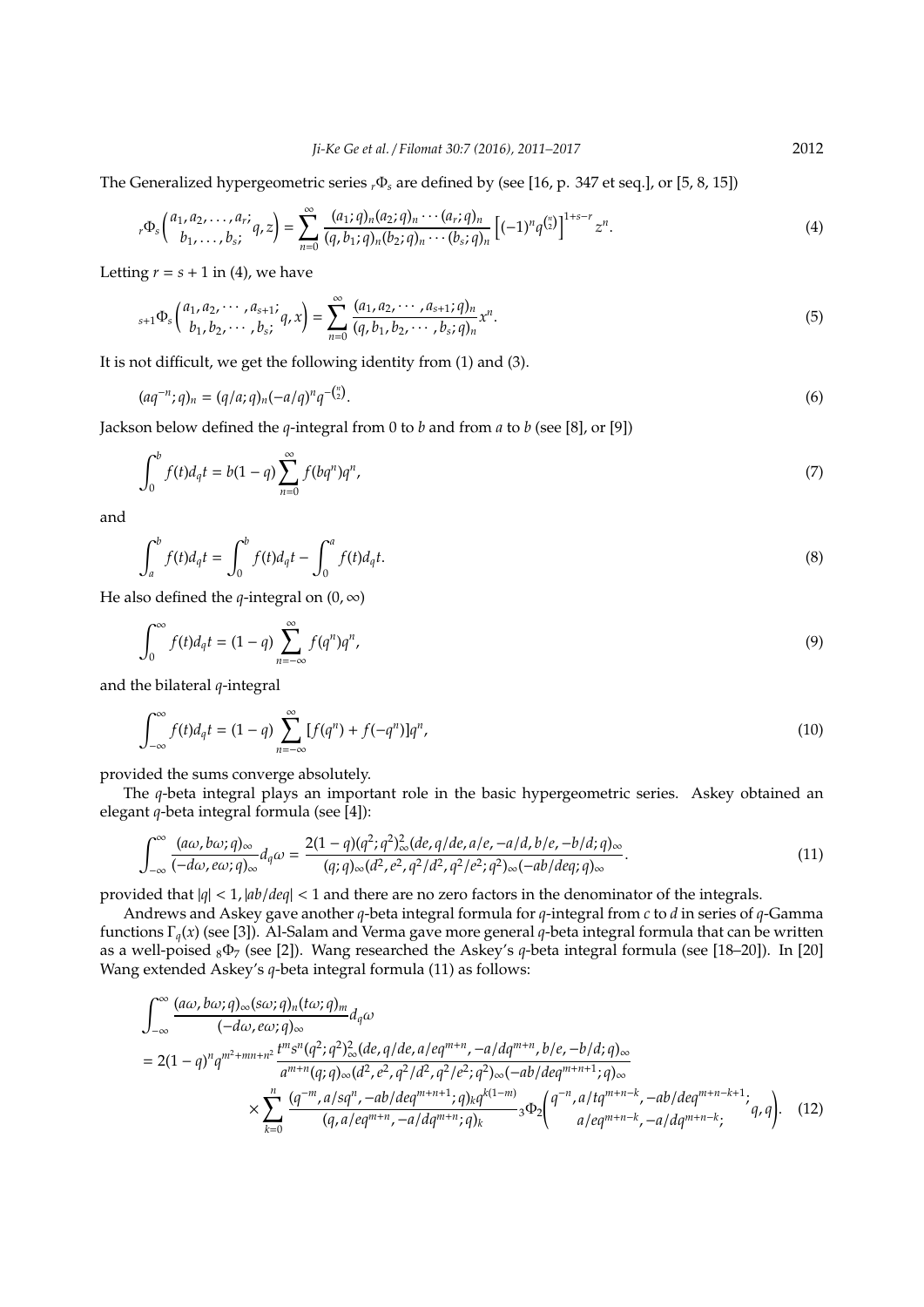provided that  $|q| < 1$ ,  $|ab/deq| < 1$  and  $0 \le n+m < \frac{\log |ab/deq|}{\log |q|}$ , and there are no zero factors in the denominator of the integrals.

Recently, Srivastava [17] gave some generalizations and basic (or *q*-) extensions of the Bernoulli, Euler and Genocchi polynomials to deal with the method of *q*-analysis. More *q*-series and *q*-analysis and related to the topics see [1, 6, 7, 11–13].

In the present paper we obtain a recurrence formula for the *q*-beta integral. Some special cases and interesting identities of  $_3\Phi_2$  be also shown. In particular, we obtain the terminating Sears' transformation formula and the evaluation of *q*-integral  $\int_{-\infty}^{\infty} \frac{(a\omega, b\omega; q)_{\infty}}{(-d\omega, e\omega; q)_{\infty}} \omega^n d_q \omega$ .

Below we state and prove our main result by using the *q*-Chu-Vandermonde formula.

**Theorem 1.** For m and  $n_i(i = 1, 2, ..., m + 1)$  are the nonnegative integers,  $|q| < 1$ ,  $|ab/deq| < 1$  and  $0 \le n_1 + n_2 +$  $\cdots + n_{m+1} < \frac{\log |ab/deg|}{\log |a|}$ log |*q*| *and there are no zero factors in the denominator of the integrals there are no zero factors in the denominator of the integrals, we have*

$$
\int_{-\infty}^{\infty} \frac{(a\omega, b\omega; q)_{\infty}}{(-d\omega, e\omega; q)_{\infty}} \prod_{i=1}^{m+1} P_{n_i}(\omega, d_i; q) d_q \omega
$$
\n
$$
= \frac{(ed_{m+1}; q)_{n_{m+1}}}{e^{n_{m+1}}} \sum_{k=0}^{n_{m+1}} \frac{(q^{-n_{m+1}}; q)_{k} q^{k}}{(q, ed_{m+1}; q)_{k}} \int_{-\infty}^{\infty} \frac{(a\omega, b\omega; q)_{\infty}}{(-d\omega, e\omega q^{k}; q)_{\infty}} \prod_{i=1}^{m} P_{n_i}(\omega, d_i; q) d_q \omega.
$$
\n(13)

*where*

 $P_0(a, b; q) = 1,$   $P_n(a, b; q) = (a - b)(a - bq) \cdots (a - bq^{n-1}),$  $n > 1$ .

*Proof.* First we recall the *q*-Chu-Vandermonde convolution formula (see [8, p. 14, Eq. (1.5.3)])

$$
{}_{2}\Phi_{1}\left(\begin{matrix}q^{-n},a;\\c;\\c;\end{matrix}q,q\right)=\sum_{k=0}^{n}\frac{(q^{-n},a;q)_{k}}{(q,c;q)_{k}}q^{k}=\frac{a^{n}(c/a;q)_{n}}{(c;q)_{n}}.
$$
\n(14)

By (3), *q*-Chu-Vandermonde convolution formula (14) can be written as

$$
\sum_{k=0}^{n} \frac{(q^{-n};q)_{k}q^{k}}{(q,c;q)_{k}} \frac{1}{(aq^{k};q)_{\infty}} = \frac{a^{n}}{(c;q)_{n}} \cdot \frac{(c/a;q)_{n}}{(a;q)_{\infty}}.
$$
\n
$$
(15)
$$

Let *a*  $\mapsto$  *a* $\omega$  in (15) and multiply the factor

$$
\frac{(b\omega,e\omega;q)_\infty}{(-d\omega;q)_\infty}\prod_{i=1}^m P_{n_i}(\omega,d_i;q)
$$

on both sides of (15), then we obtain

$$
\sum_{k=0}^{n} \frac{(q^{-n};q)_k q^k}{(q,c;q)_k} \cdot \frac{(b\omega,e\omega;q)_{\infty}}{(-d\omega,aq^k\omega;q)_{\infty}} \prod_{i=1}^{m} P_{n_i}(\omega,d_i;q)
$$
  

$$
= \frac{a^n}{(c;q)_n} \cdot \frac{(b\omega,e\omega;q)_{\infty}}{(-d\omega,a\omega;q)_{\infty}} P_n(\omega,c/a;q) \prod_{i=1}^{m} P_{n_i}(\omega,d_i;q). \quad (16)
$$

Now taking the *q*-integral on both sides of (16) with respect to the variable  $\omega$ , we get

$$
\sum_{k=0}^{n} \frac{(q^{-n};q)_k q^k}{(q,c;q)_k} \int_{-\infty}^{\infty} \frac{(b\omega,e\omega;q)_{\infty}}{(-d\omega,aq^k\omega;q)_{\infty}} \prod_{i=1}^{m} P_{n_i}(\omega,d_i;q) d_q\omega
$$

$$
= \frac{a^n}{(c;q)_n} \int_{-\infty}^{\infty} \frac{(b\omega,e\omega;q)_{\infty}}{(-d\omega,a\omega;q)_{\infty}} P_n(\omega,c/a;q) \prod_{i=1}^{m} P_{n_i}(\omega,d_i;q) d_q\omega. \quad (17)
$$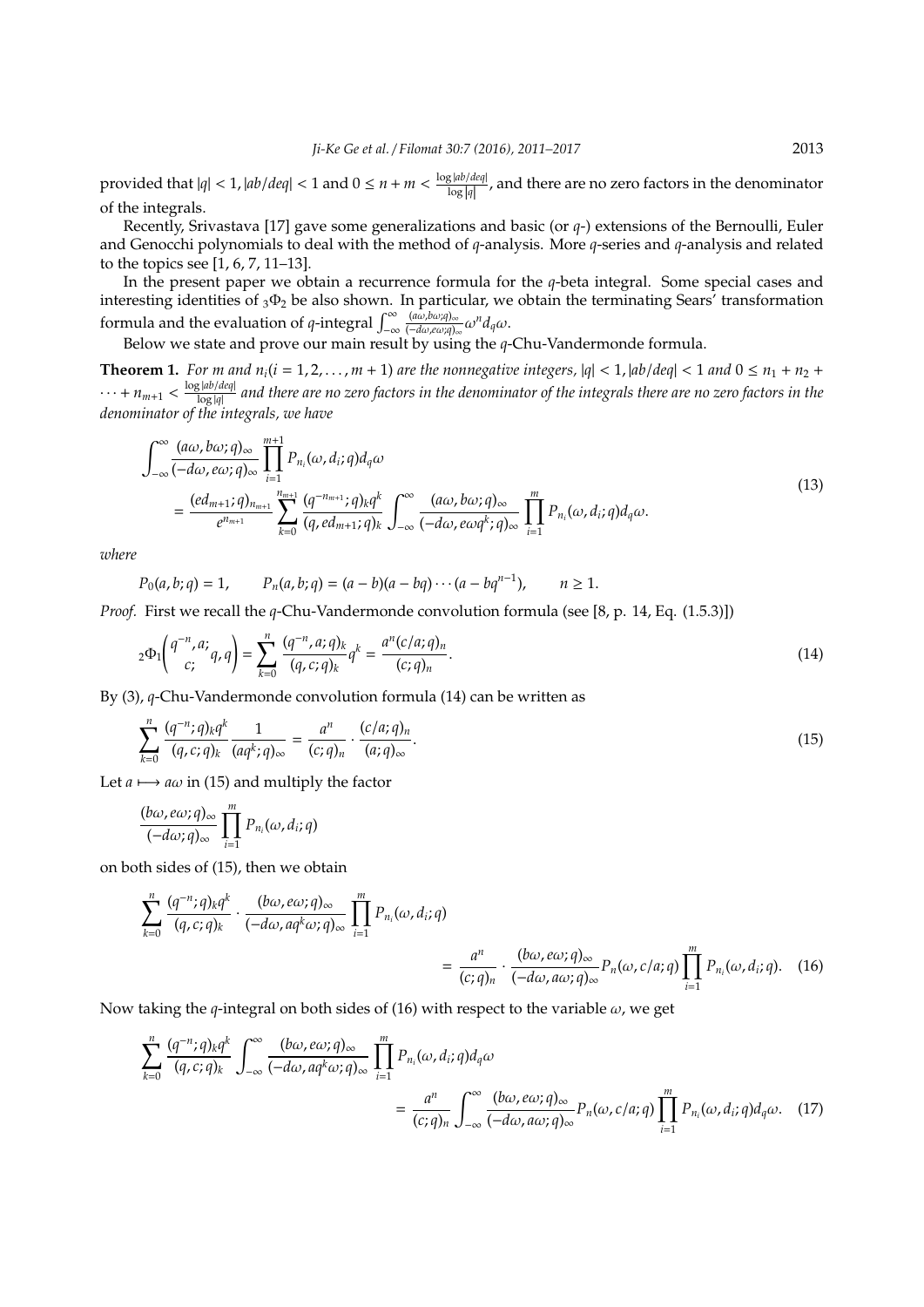Setting  $n = n_{m+1}$ ,  $c = ad_{m+1}$  in (17), we have

$$
\sum_{k=0}^{n_{m+1}} \frac{(q^{-n_{m+1}}; q)_k q^k}{(q, ad_{m+1}; q)_k} \int_{-\infty}^{\infty} \frac{(b\omega, e\omega; q)_{\infty}}{(-d\omega, a\omega q^k; q)_{\infty}} \prod_{i=1}^{m} P_{n_i}(\omega, d_i; q) d_q \omega
$$

$$
= \frac{a^{n_{m+1}}}{(ad_{m+1}; q)_{n_{m+1}}} \int_{-\infty}^{\infty} \frac{(b\omega, e\omega; q)_{\infty}}{(-d\omega, a\omega; q)_{\infty}} \prod_{i=1}^{m+1} P_{n_i}(\omega, d_i; q) d_q \omega. \quad (18)
$$

Interchanging *a* and *e* in (18), we obtain (13) immediately. This proof is complete.  $\Box$ 

**Remark 2.** We definte an empty product  $\prod_{i=1}^{m} = 1$  for  $m = 0$  and  $m = -1$ . We also say that  $n_0 = 0$  when  $m = -1$ . *Therefore the equation* (13) *is true when*  $m = -1$ *.* 

It follows we give some special cases and applications of Theorem 1.

**Theorem 3.** For  $n_1$  is the nonnegative,  $|q| < 1$ ,  $|ab/deq| < 1$ , and  $0 \le n_1 < \frac{\log |ab/deq|}{\log |a|}$ log |*q*| *and there are no zero factors in the denominator of the integrals there are no zero factors in the denominator of the integrals, we have*

$$
\int_{-\infty}^{\infty} \frac{(a\omega, b\omega; q)_{\infty}}{(-d\omega, e\omega; q)_{\infty}} P_{n_1}(\omega, d_1; q) d_q \omega
$$
\n
$$
= \frac{2(1-q)(d_1e; q)_{n_1}(q^2; q^2)_{\infty}^2(de, q/de, a/e, -a/d, b/e, -b/d; q)_{\infty}}{e^{n_1}(q; q)_{\infty}(d^2, e^2, q^2/d^2, q^2/e^2; q^2)_{\infty}(-ab/deq; q)_{\infty}} 3\Phi_2 \begin{pmatrix} q^{-n_1}, qe/a, qe/b; \\ d_1e, -q^2de/ab; \end{pmatrix} .
$$
\n(19)

*Proof.* Letting  $m = 0$  in (13) and  $e = eq^k$  in (11) and noting that (6), we obtain (19) immediately.

**Corollary 4.** *For n is the nonnegative integers,*  $|q| < 1$ ,  $|ab/deq| < 1$ , and  $0 \le n < \frac{\log |ab/deq|}{\log |a|}$ log |*q*| *, we have*

Z <sup>∞</sup> −∞ (*a*ω, *b*ω; *q*)∞(*s*ω; *q*)*<sup>n</sup>* (−*d*ω,*e*ω; *q*)<sup>∞</sup> *dq*ω = 2(1 − *q*)(*s*/*e*; *q*)*n*(*q* 2 ; *q* 2 ) 2 <sup>∞</sup>(*de*, *q*/*de*, *a*/*e*,−*a*/*d*, *b*/*e*,−*b*/*d*; *q*)<sup>∞</sup> (*q*; *q*)∞(*d* 2 ,*e* 2 , *q* <sup>2</sup>/*d* 2 , *q* <sup>2</sup>/*e* 2 ; *q* 2 )∞(−*ab*/*deq*; *q*)<sup>∞</sup> <sup>3</sup>Φ<sup>2</sup> *q* −*n* , *qe*/*a*, *qe*/*b*; *e*/*sqn*−<sup>1</sup> ,−*q* <sup>2</sup>*de*/*ab*; *q*, *q* ! . (20)

*Proof.* Setting  $n_1 = n$  in (19) and using the relation

$$
P_n(\omega, d_1; q) = (-d_1)^n q^{\binom{n}{2}} (\omega/d_1 q^{n-1}; q)_n,
$$
\n(21)

and

$$
(-1)^n q^{\binom{n}{2}} \frac{(e/sq^{n-1};q)_n}{(e/s)^n} = (s/e;q)_n \tag{22}
$$

we easily get (20).  $\Box$ 

**Remark 5.** *The formula* (20) *of is just an analogue of Wang's result [20, p. 656, Corollary 3.1]:*

$$
\int_{-\infty}^{\infty} \frac{(a\omega, b\omega; q)_{\infty}(s\omega; q)_{n}}{(-d\omega, e\omega; q)_{\infty}} d_{q}\omega
$$
\n
$$
= \frac{2s^{n}q^{n^{2}}(1-q)(q^{2}; q^{2})_{\infty}^{2}(de, q/de, a/eq^{n}, -a/dq^{n}, b/e, -b/d; q)_{\infty}}{a^{n}(q; q)_{\infty}(d^{2}, e^{2}, q^{2}/d^{2}, q^{2}/e^{2}; q^{2})_{\infty}(-ab/deq^{n+1}; q)_{\infty}} {}_{3}\Phi_{2}\left(\begin{matrix}q^{-n}, a/sq^{n}, -ab/deq^{n+1}, \\ a/eq^{n}, -a/dq^{n}, \\ a/eq^{n}, -a/dq^{n}, \end{matrix}\right).
$$
\n
$$
(23)
$$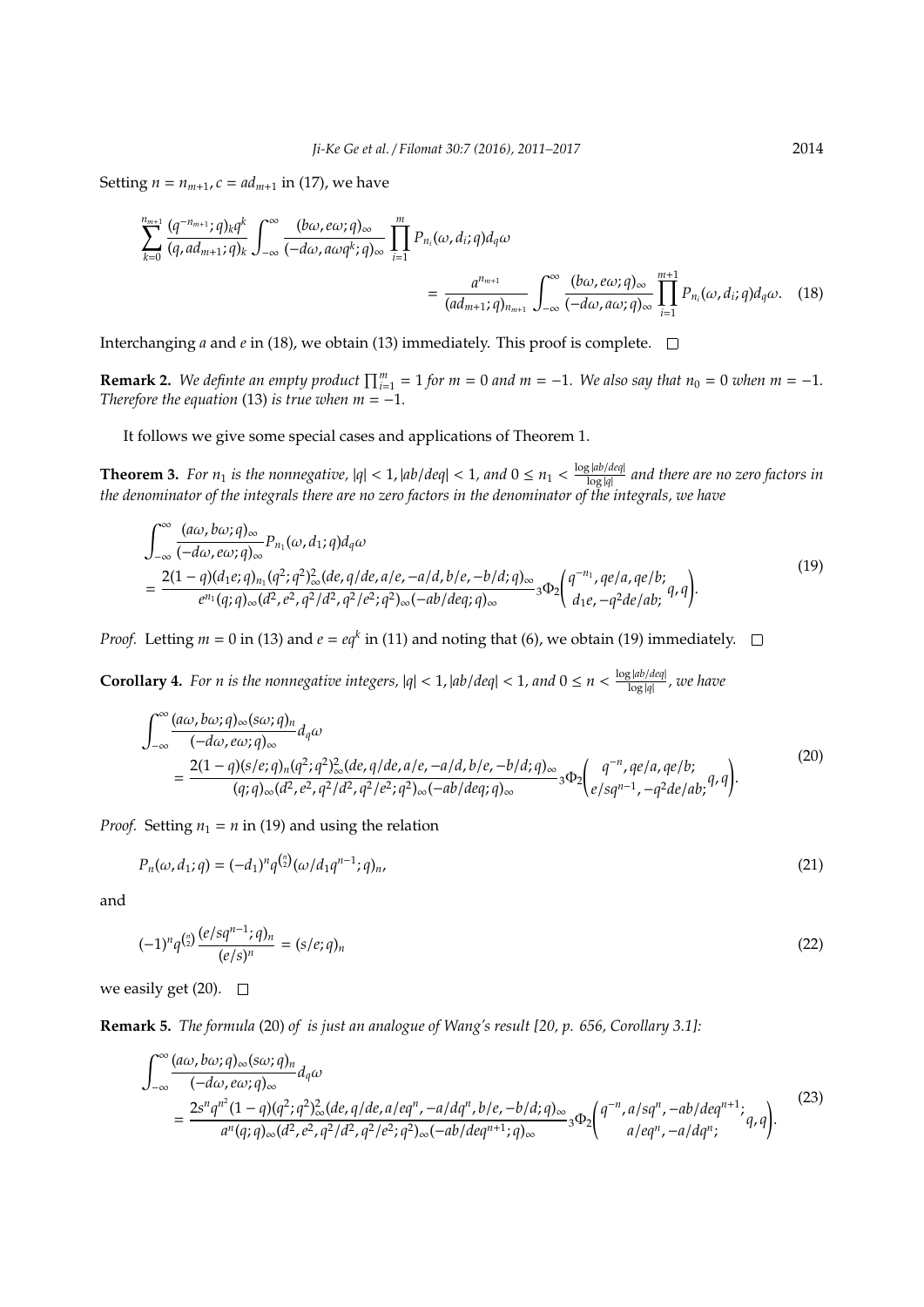Comparing (20) and (23) and noting

$$
(aq^{-n};q)_n = \frac{(aq^{-n};q)_\infty}{(a;q)_\infty},\tag{24}
$$

we get directly the following transformation formula for  $_3\Phi_2$ :

**Corollary 6.** For *n* is the nonnegative integers,  $|q| < 1$ ,  $|ab/deq| < 1$ , and  $0 \le n < \frac{\log |ab/deq|}{\log |a|}$ log |*q*| *, we have*

$$
{}_{3}\Phi_{2}\left(\begin{matrix}q^{-n},qe/a,qe/b;\\e/sq^{n-1},-q^{2}de/ab;end{matrix}\begin{matrix}q,q\end{matrix}\right)=\frac{s^{n}q^{n^{2}}(a/eq^{n},-a/dq^{n};q)_{n}}{a^{n}(s/e,-ab/deq^{n+1};q)_{n}}{}_{3}\Phi_{2}\left(\begin{matrix}q^{-n},a/sq^{n},-ab/deq^{n+1};\\a/eq^{n},-a/dq^{n};\end{matrix}\begin{matrix}q,q\end{matrix}\right).
$$
(25)

**Corollary 7 (The terminating Sears'** <sup>3</sup>Φ<sup>2</sup> **transformation formula).**

$$
{}_{3}\Phi_{2}\left(\begin{matrix}q^{-n},a_{1},a_{2};\\b_{1},b_{2};\end{matrix}q,q\right) = (a_{1}a_{2}/b_{1})^{n}\frac{(b_{1}b_{2}/a_{1}a_{2};q)_{n}}{(b_{2};q)_{n}} {}_{3}\Phi_{2}\left(\begin{matrix}q^{-n},b_{1}/a_{1},b_{1}/a_{2};\\b_{1},b_{1}b_{2}/a_{1}a_{2};\end{matrix}q,q\right).
$$
(26)

*Proof.* Letting *e* ←→ −*d* in (19), we have

$$
{}_{3}\Phi_{2}\left(\begin{matrix}q^{-n_{1}}, qe/a, qe/b; \\ d_{1}e, -deq^{2}/ab; \end{matrix}q, q\right) = (-e/d)^{n_{1}}\frac{(-d_{1}d;q)_{n_{1}}}{(d_{1}e;q)_{n_{1}}} {}_{3}\Phi_{2}\left(\begin{matrix}q^{-n_{1}}, -dq/a, -dq/b; \\ -d_{1}d, -q^{2}de/ab; \end{matrix}q, q\right).
$$
(27)

Setting *eq*/*a* = *a*<sub>1</sub>,*eq*/*b* = *a*<sub>2</sub>,*d*<sub>1</sub>*e* = *b*<sub>2</sub>, -*deq*<sup>2</sup>/*ab* = *b*<sub>1</sub>, *n*<sub>1</sub> = *n* in (27), we obtain (26).

**Remark 8.** *The formula* (26) *can be found in [10], which is used there to prove Sears'* <sup>4</sup>Φ<sup>3</sup> *transformation formula in [14].*

Letting  $m = 1$  in (13) and applying the (3), (6) and (19), we obtain

**Theorem 9.** For  $n_1$  and  $n_2$  are the nonnegative integers,  $|q| < 1$ ,  $|ab/deq| < 1$ , and  $0 \le n_1 + n_2 < \frac{\log |ab/deq|}{\log |a|}$ log |*q*| *and there are no zero factors in the denominator of the integrals there are no zero factors in the denominator of the integrals, we have*

$$
\int_{-\infty}^{\infty} \frac{(a\omega, b\omega; q)_{\infty}}{(-d\omega, e\omega; q)_{\infty}} P_{n_1}(\omega, d_1; q) P_{n_2}(\omega, d_2; q) d_q \omega
$$
\n
$$
= \frac{2(1-q)(d_2e; q)_{n_2}(q^2; q^2)^2_{\infty}(de, q/de, a/e, -a/d, b/e, -b/d; q)_{\infty}}{e^{n_1+n_2}(q; q)_{\infty}(d^2, e^2, q^2/d^2, q^2/e^2; q^2)_{\infty}(-ab/deq; q)_{\infty}}
$$
\n
$$
\times \sum_{k=0}^{n_2} \frac{(q^{-n_2}, qe/a, qe/b; q)_k (d_1eq^k; q)_{n_1} q^{k(1-n_1)}}{(q, d_2e, -deq^2/ab; q)_k} {}_3\Phi_2 \left(\begin{array}{c} q^{-n_1}, eq^{k+1}/a, eq^{k+1}/b; \\ d_1eq^k, -deq^{k+2}/ab; \end{array} q, q\right). \tag{28}
$$

**Corollary 10.** For n, N are any nonnegative integers,  $|q| < 1$ ,  $|ab/deq| < 1$ , and  $0 \le n + N < \frac{\log |ab/deq|}{\log |a|}$ log |*q*| *, we have*

$$
\sum_{k=0}^{N} \frac{(q^{-N}, qe/a, qe/b; q)_k q^{k(1-n)}}{(q, d_1e, -deq^2/ab; q)_k} {}_3\Phi_2 \left( \begin{matrix} q^{-n}, eq^{k+1}/a, eq^{k+1}/b; \\ d_1eq^k, -deq^{k+2}/ab; \end{matrix} q, q \right) = {}_3\Phi_2 \left( \begin{matrix} q^{-(n+N)}, qe/a, qe/b; \\ d_1e, -deq^2/ab; \end{matrix} q, q \right).
$$
 (29)

*Proof.* Letting  $n_1 = n$ ,  $n_2 = N$ ,  $d_2 = d_1 q^n$  in (28), we have

$$
\int_{-\infty}^{\infty} \frac{(a\omega, b\omega; q)_{\infty}}{(-d\omega, e\omega; q)_{\infty}} P_n(\omega, d_1; q) P_N(\omega, d_1 q^n; q) d_q \omega
$$
\n
$$
= \frac{2(1-q)(d_1eq^n; q)_{N}(q^2; q^2)^2_{\infty} (de, q/de, a/e, -a/d, b/e, -b/d; q)_{\infty}}{e^{n+N}(q; q)_{\infty} (d^2, e^2, q^2/d^2, q^2/e^2; q^2)_{\infty} (-ab/deq; q)_{\infty}}
$$
\n
$$
\times \sum_{k=0}^{N} \frac{(q^{-N}, qe/a, qe/b; q)_{k} (d_1eq^k; q)_{n} q^{k(1-n)}}{(q, d_1eq^n, -deq^2/ab; q)_{k}} 3\Phi_2 \left(\begin{array}{c} q^{-n}, eq^{k+1}/a, eq^{k+1}/b; \\ d_1eq^k, -deq^{k+2}/ab; \end{array} q, q\right). \tag{30}
$$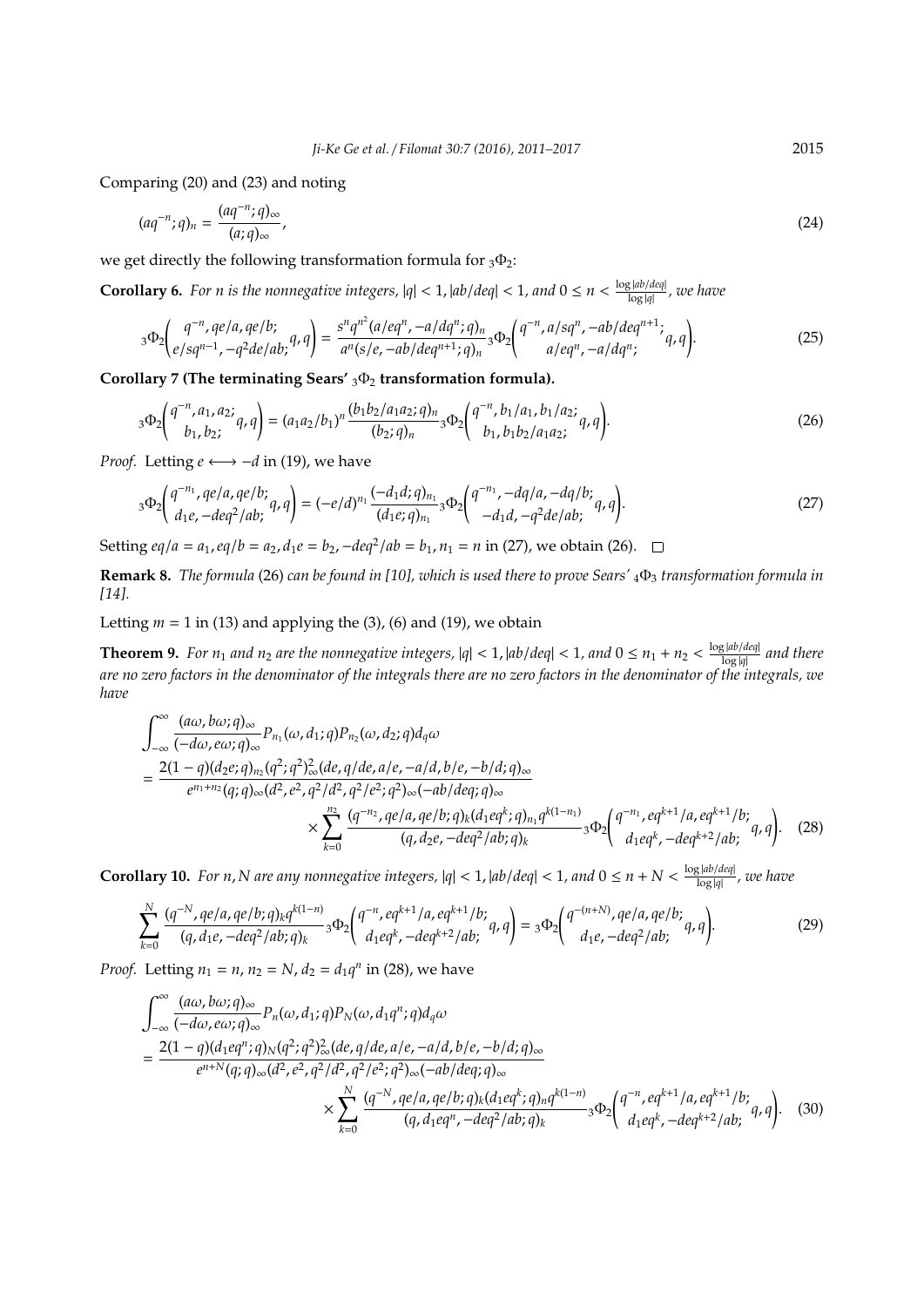On the other hand, from  $P_n(a, b; q) = (a - b)(a - bq) \cdots (a - bq^{n-1})$  we see easily that

$$
P_n(a,b;q)P_N(a,bq^n;q)=P_{n+N}(a,b;q),
$$

and noting that (19), we find that

$$
\int_{-\infty}^{\infty} \frac{(a\omega, b\omega; q)_{\infty}}{(-d\omega, e\omega; q)_{\infty}} P_n(\omega, d_1; q) P_N(\omega, d_1 q^n; q) d_q \omega = \int_{-\infty}^{\infty} \frac{(a\omega, b\omega; q)_{\infty}}{(-d\omega, e\omega; q)_{\infty}} P_{n+N}(\omega, d_1; q) d_q \omega
$$
  
= 
$$
\frac{2(1-q)(d_1e; q)_{n+N}(q^2; q^2)^2_{\infty}(de, q/de, a/e, -a/d, b/e, -b/d; q)_{\infty}}{e^{n+N}(q; q)_{\infty}(d^2, e^2, q^2/d^2, q^2/e^2; q^2)_{\infty}(-ab/deq; q)_{\infty}} 3\Phi_2 \begin{pmatrix} q^{-(n+N)}, qe/a, qe/b; \\ d_1e, -q^2de/ab; \end{pmatrix} .
$$
 (31)

Combining (31) and (30), and using  $(aq^n;q)_k = \frac{(a;q)_k(aq^k;q)_n}{(a;q)_n}$  $\frac{\partial K^{(4)}(H)}{\partial G(q)_n}$ , we obtain (29) immediately.

**Corollary 11.** For n, N are any nonnegative integers,  $|q| < 1$ ,  $|ab/deq| < 1$ , and  $0 \le n + N < \frac{\log |ab/deq|}{\log |a|}$ log |*q*| *, we have*

$$
\int_{-\infty}^{\infty} \frac{(a\omega, b\omega; q)_{\infty}(s\omega; q)_{n}(t\omega; q)_{N}}{(-d\omega, e\omega; q)_{\infty}} d_{q}\omega \n= \frac{2(-s)^{n}q^{n/2}(t/e; q)_{N}(1-q)(q^{2}; q^{2})_{\infty}^{2}(de, q/de, a/e, -a/d, b/e, -b/d; q)_{\infty}}{e^{n}(q; q)_{\infty}(d^{2}, e^{2}, q^{2}/d^{2}, q^{2}/e^{2}; q^{2})_{\infty}(-ab/deq; q)_{\infty}} \n\times \sum_{k=0}^{N} \frac{(q^{-N}, qe/a, qe/b; q)_{k}(eq^{k-n+1}/s; q)_{n}q^{k(1-n)}}{(q, e/tq^{N-1}, -deq^{2}/ab; q)_{k}} 3\Phi_{2} \left(\frac{q^{-n}, eq^{k+1}/a, eq^{k+1}/b; q, q^{2}}{eq^{k-n+1}/s, -deq^{k+2}/ab; q, q}\right).
$$
\n(32)

*Proof.* Letting  $n_1 = n$ ,  $n_2 = N$  in (28). Using (22), we obtain (32).  $\Box$ 

**Remark 12.** *The is just an analogue to Wang's main result [20, p. 653, Theorem 1.1].*

**Theorem 13.** For n, *p* are any nonnegative integers,  $|q| < 1$ ,  $|ab/deq| < 1$ , and  $0 \le n + p < \frac{\log |ab/deq|}{\log |a|}$ log |*q*| *and there are no zero factors in the denominator of the integrals there are no zero factors in the denominator of the integrals, we have*

$$
\int_{-\infty}^{\infty} \frac{(a\omega, b\omega; q)_{\infty}}{(-d\omega, e\omega; q)_{\infty}} \omega^{n+p} d_q \omega = \frac{1}{e^n} \sum_{k=0}^{n} \frac{(q^{-n}; q)_k q^k}{(q; q)_k} \int_{-\infty}^{\infty} \frac{(a\omega, b\omega; q)_{\infty}}{(-d\omega, e\omega q^k; q)_{\infty}} \omega^p d_q \omega.
$$
 (33)

*Proof.* Putting  $d_i = 0$  for  $i = 1, 2, ..., m + 1$ , we have  $\prod_{i=1}^{m+1} P_{n_i}(\omega, d_i; q) = \omega^{n_1 + ... + n_m + n_{m+1}}$  and  $\prod_{i=1}^{m} P_{n_i}(\omega, d_i; q) =$  $\omega^{n_1+n_2+\cdots+n_m}$ , setting  $n_1 + n_2 + \cdots + n_m = p$ ,  $n_{m+1} = n$ , it follows (33).

Below we deduce an interesting *q*-integral formula from the above recurrence formula.

**Corollary 14.** For *n* is any nonnegative integers,  $|q| < 1$ ,  $|ab/deq| < 1$ , and  $0 \le n < \frac{\log |ab/deq|}{\log |a|}$ log |*q*| *and there are no zero factors in the denominator of the integrals there are no zero factors in the denominator of the integrals, we have*

$$
\int_{-\infty}^{\infty} \frac{(a\omega, b\omega; q)_{\infty}}{(-d\omega, e\omega; q)_{\infty}} \omega^{n} d_{q}\omega
$$
\n
$$
= \frac{2(1-q)(q^{2}; q^{2})_{\infty}^{2}(de, q/de, a/e, -a/d, b/e, -b/d; q)_{\infty}}{e^{n}(q; q)_{\infty}(d^{2}, e^{2}, q^{2}/d^{2}, q^{2}/e^{2}; q^{2})_{\infty}(-ab/deg; q)_{\infty}} 3\Phi_{2}\left(\begin{array}{c}q^{-n}, qe/a, qe/b;\\0, -deq^{2}/ab;\end{array} q,q\right).
$$
\n(34)

*Proof.* Setting  $p = 0$  in (33) and then letting  $e \mapsto eq^k$ ) in (11), and using the formulas

$$
(a^{2}; q^{2})_{n} = (a; q)_{n}(-a; q)_{n} \text{ and } (a; q)_{-n} = \frac{(-q/a)^{n}q^{\binom{n}{2}}}{(q/a; q)_{n}},
$$

via some simple computation, we get  $(34)$ .  $\Box$ 

**Remark 15.** *If taking n* = 0 *in* (34)*, we directly obtain Askey's formula* (11)*, i.e., our formula* (34) *is another extension of Askey's formula* (11)*.*